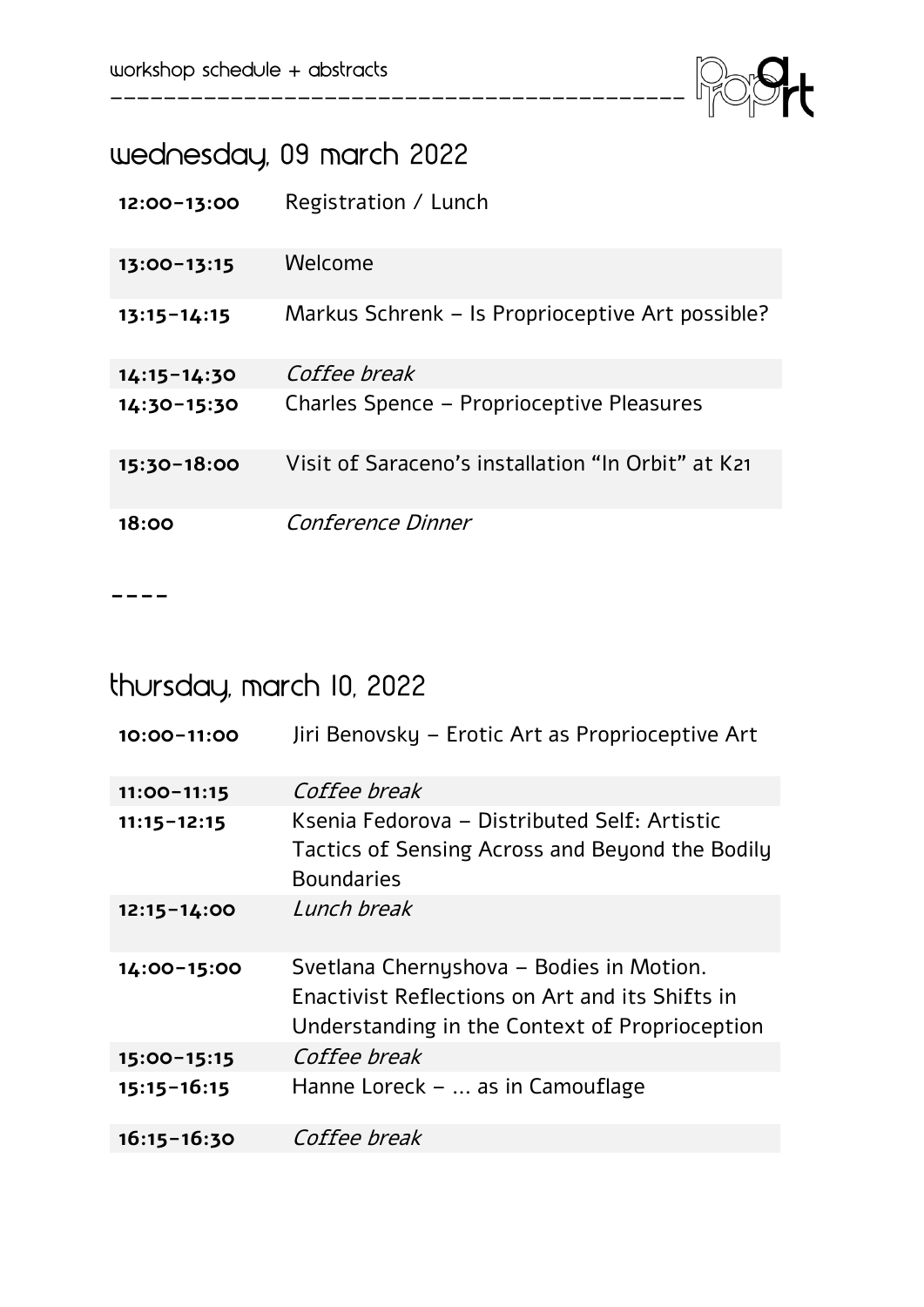

| $16:30-17:30$ | Barbara Gail Montero - The Proprioceptive Art<br>of Choreography |
|---------------|------------------------------------------------------------------|
| 17:30         | <i>Conference Dinner</i>                                         |

-------------------------------------------

**----**

# Friday, March 11, 2022

| 10:00-11:00     | Ludger Schwarte – Proprioception: Aesthetic<br>versus Artistic Practice |
|-----------------|-------------------------------------------------------------------------|
| $11:00 - 11:15$ | Coffee break                                                            |
| $11:15 - 12:15$ | Juliane Zetzsche – Proprioception in Visual Art                         |
| $12:15 - 12:30$ | Coffee break                                                            |
| $12:30-13:30$   | Corinna Kühnapfel – Empirical Aesthetics for<br><b>Installation Art</b> |
| 13:30           | Closing                                                                 |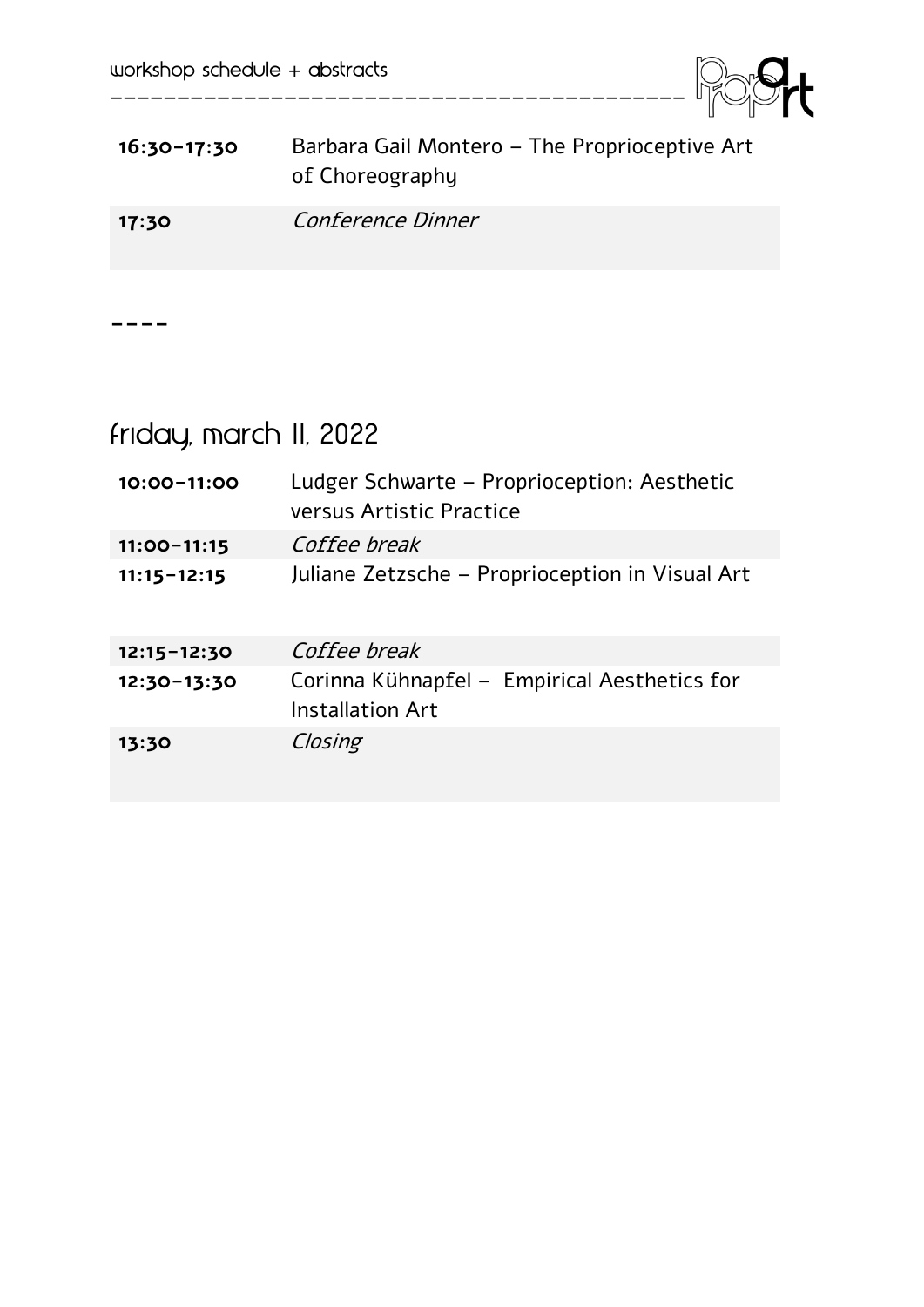

## **Jiri Benovsky**

#### erotic art as proprioceptive art

The philosophical discussion about erotic art has often been understood in terms of the possibility of erotic art as a form of visual or auditory art. In this article, I focus on erotic experiences qua proprioceptive experiences and I defend the claim that, under the right circumstances, such experiences can bring about proprioceptive artworks.

-------------------------------------------

**\_\_\_\_\_**

#### **Svetlana Chernyshova**

bodies in motion, enactivist reflections on art and its shifts in understanding in the context of proprioception

How can artistic works be understood that address our body in its , body schema'? What distinguishes these works and what shifts do they initiate? Based on concrete artistic works, these questions will be explored in the context of the lecture by drawing on phenomenological and, above all, enactivist approaches. The discussion will focus on the theoretical implications of talking about 'proprioceptive art' in the sense of an 'art form' or 'category'. How does this relate to installative, performative and participative art? And what rethinking movements result with regard to what we understand as reception aesthetics?

**\_\_\_\_\_**

#### **Ksenia Fedorova**

# distributed self: artistic tactics of sensing across and beyond the bodily boundaries

The history of networked art (from telematic performances of the 1960s to works by Stelarc, Rafael Lozano-Hemmer, David Bowen and many others) offers a plethora of tactics to reveal the connections between the individual human and nonhuman entities. In today's era of ubiquitous computing the discourse of remote sensing acquires new critical and political dimensions (e.g. in the work by Jenifer Gabrys). Yet, it is still important to see how the intensification of connectedness works at the phenomenological and aesthetic levels, namely in regard to the perception of the self and the boundaries of the self. I will analyze a number of artworks based on various sensing media in the context of the theories of distributed, situated and extended cognition in order to define features of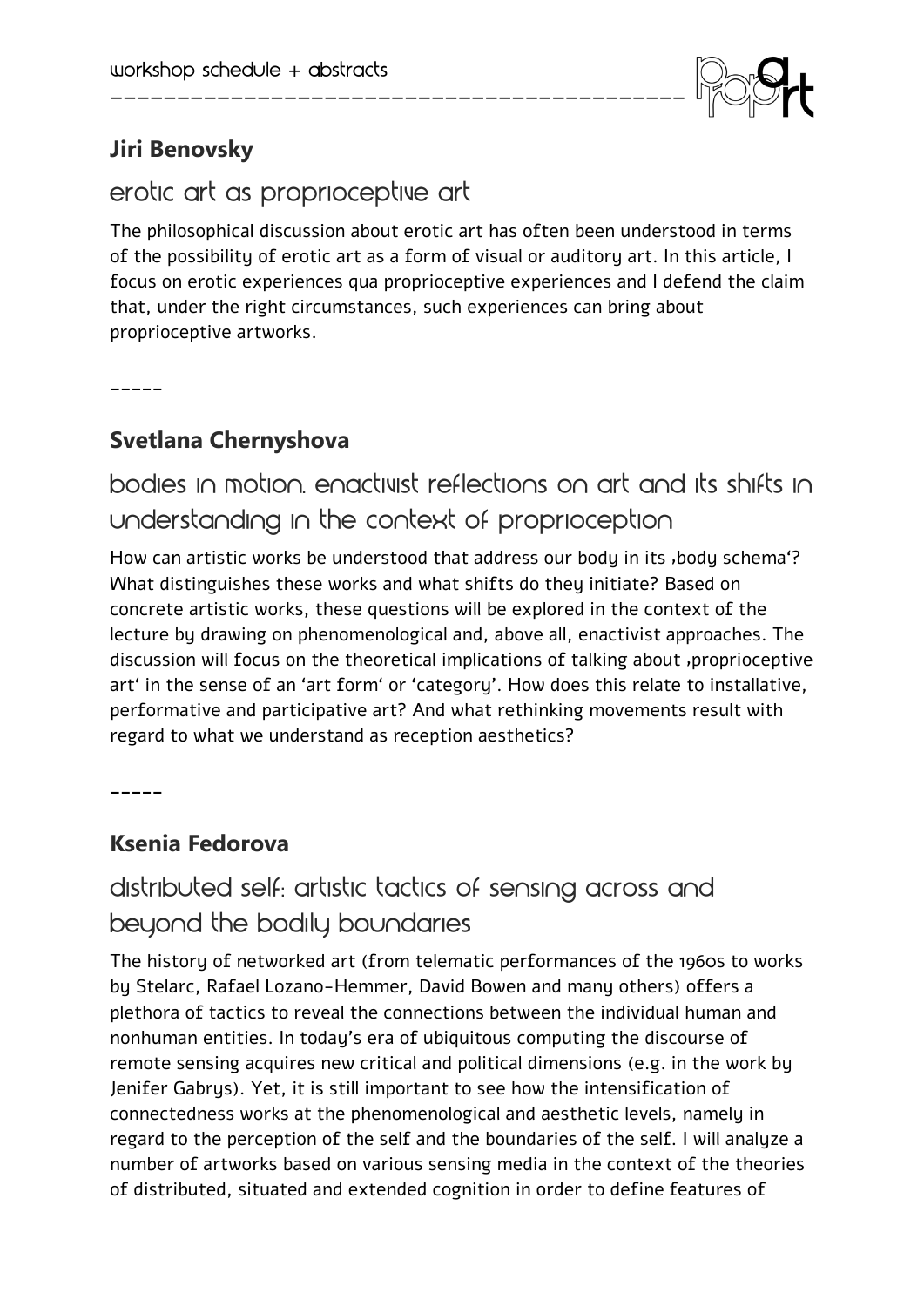

proprioception characteristic to contemporary media defined world and discussing how the new technologies reconfigure our experience of the self.

-------------------------------------------

**\_\_\_\_\_**

## **Corinna Kühnapfel**

# empirical aesthetics for installation art

Over the last two decades experimental aesthetics has offered important behavioral and neurophysiological insights into the perceptual, emotional, and cognitive processing of visual art. Although being an equally and increasingly prominent art form that provides psychologically interesting conceptually challening and emotionally moving experiences, installation art has not yet been a frequent subject in empirical aesthetics.

A main issue limiting current knowledge on art experience with installation art are paradigms which focus on disembodied visual aspects, neural activity, and generic response in the lab, that do not grasp the in situ and embodied qualities installation art offers: Compared to two-dimensional visual art, which requires a focus on formal and compositional aspects of objects in front of the viewer, installation art, as an artform noted to evoke and require use of the body, also requires juxtaposition of context, space, as well as one's body and interaction.

To address this gap, I suggest somaesthetics, according to which art experience is not mainly based on the object and its visual attributes, but also on the aesthetic experience of one's own body, proprioception and kinesthetics, to be included into a fruitful empirical aesthetics study of installation art. On that account, I propose to empirically assess whether and how awareness of one's body, and appreciation thereof is an integral part of the experience of installation art and perhaps key to its enjoyment, as well as, with regards to proprioception as a modality for selfreflection, key to the unlocking of 'profound', reflective, awe-inspiring, or even transformative experiences.

**\_\_\_\_\_**

#### **Hanne Loreck**

… as in Camouflage.

Classical camouflage appears as a sight paradigm. You don't see anything from afar but would touch on something if you were close. The talk will elaborate on the materiality and the mediality of the distance between seeing and touching.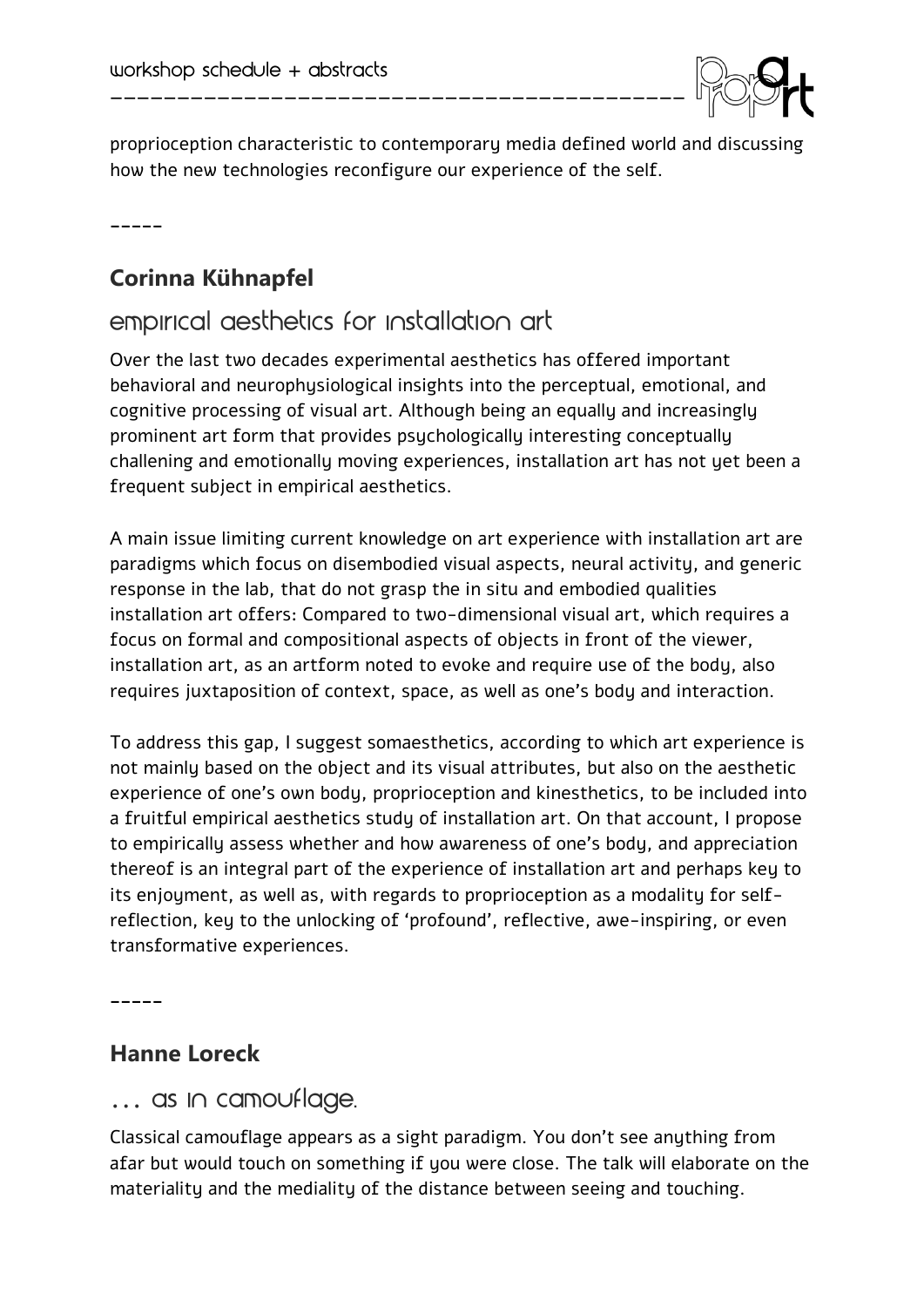

#### **Barbara Gail Montero**

# the proprioceptive art of choreography

-------------------------------------------

Great choreography is a treat for the eyes, but is it also a treat for the body? In this talk, after touching on the role of proprioception in choregraphing a dance, I explore some of the ways in which a choreographed dance can be appreciated via proprioception in the body.

**\_\_\_\_\_**

#### **Markus Schrenk**

# Is proprioceptive art possible?

Many works of art are predominantly visual or auditory in nature (visual arts such as drawing, painting, photography or performing arts like music). Only some art works (happenings, fluxus, performance) might also crucially involve the audience's own physicality and thereby intentionally provoke the recipients' perception of their own body, i.e. their proprioceptions.

Could there be works of art that are either primarily or predominantly proprioceptive in nature: i.e., that have the perception of one's own bodily movement, position in space, balance, muscle tension, pain, temperature, energy and stress levels, etc., at their core?

My talk will be an introduction to the workshop's theme and its most pressing research questions. Is proprioceptive art possible?

**\_\_\_\_\_**

#### **Ludger Schwarte**

## $proprioception - qeshetic versus artistic practice$

My talk will address the difference between aesthetic and artistic practices. I will ask which aspects of a proprioceptive practice would make it an aesthetic practice, and which, in difference to these, would make it an artwork. Do the examples we have of art works involving proprioception qualify as art works because of proprioception or is it merely also involved, but not constitutive for it being art? What would be an example for a practice that is artistic because it is based on proprioception? It will be clear that if we address this question, neither institutional nor experiential approaches to art are sufficient.